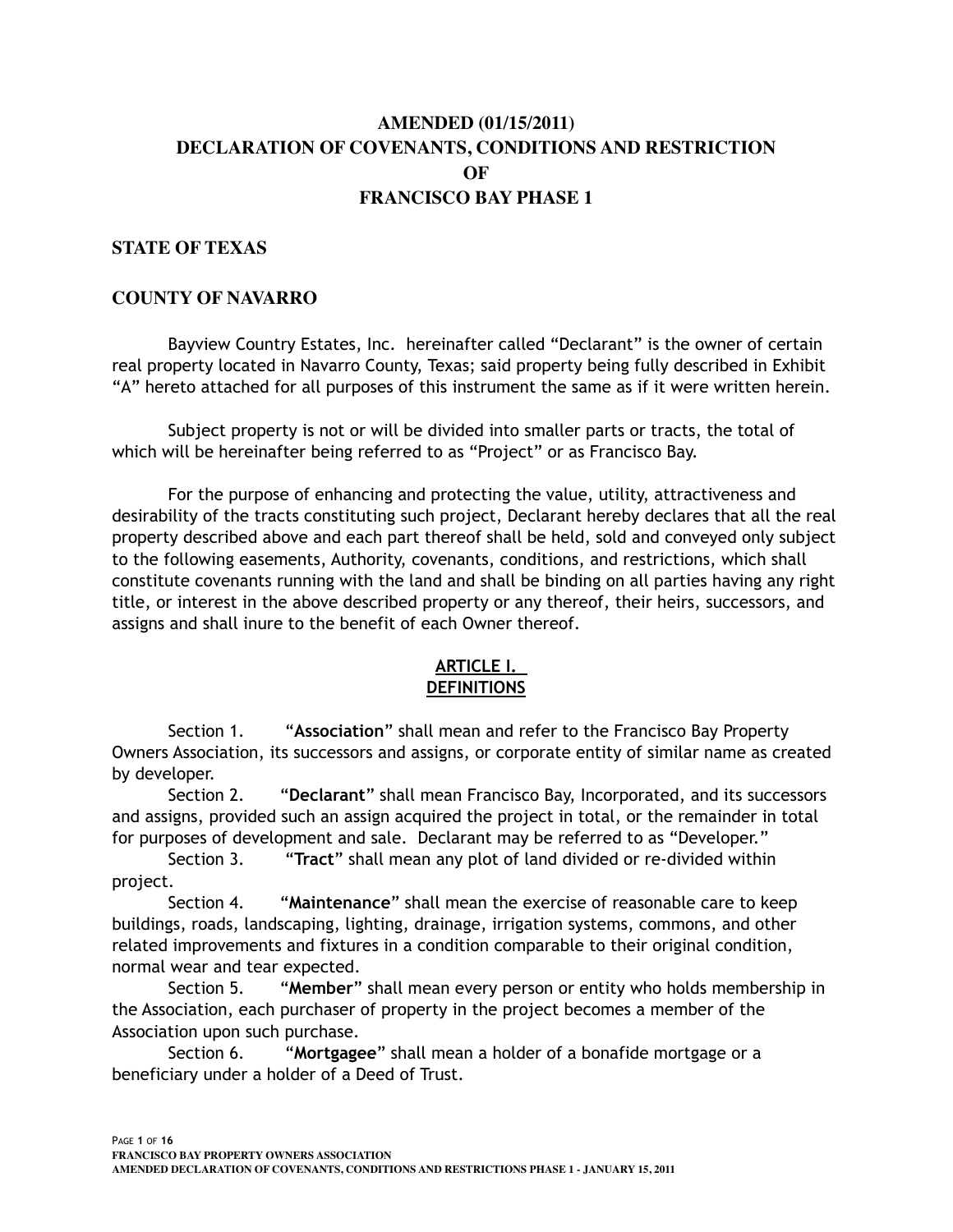Section 7. "**Mortgage**" shall mean a holder of a bonafide mortgage, a Deed of Trust, or a Vendor's Lien,

Section 8. "**Authority**" shall mean that Authority as created herein and vested in the Declaration.

Section 9. "**Board**" shall mean the Board of Directors of the Association.

Section 10. "**Drives**" shall mean any common reserved for use by all Owners for vehicular traffic.

Section 11. "**Commons**" shall mean any property reserved for or dedicated to the common use of the property Owners

Section 12. "**Owner**" shall mean the record Owner, including Declarant, whether one or more persons or entities, of fee simple title to any tract which is a part of the project, and shall include purchasers under contract for deed, but shall not include those holding title merely as security for performance of an obligation.

Section 13. "**Project**" shall mean only the record property herein described in Exhibit "A' and such additions thereto as may be brought within the jurisdiction of the Association as hereinafter provided.

Section 14. **"Good Standing"** shall mean all assessments, Association dues, fines, and other fees due and payable to Association are current on or before the time of voting. Except any assessments, Association dues, fines, and other fees due and payable to Association an Owner has appealed in writing to the Board of Directors and for which the Board of Directors has not issued in writing a final ruling, prior to voting.

Section 15. **"NOTICE"** shall mean written correspondence sent to record Owner(s), and shall be deemed received when sent to the last known address of record provided by Owner(s) or Declarant to the Association Treasurer and Secretary, and said notice is sent by US mail Certified return receipt requested, Federal Express or like carrier, electronic transmission, such as but not limited to, e-mail or facsimile but shall not include notice to those holding title merely as security for performance of an obligation.

## **ARTICLE II.**

# **EASEMENTS, DRIVES, ROADS, AND PRIVATE ROADS**

 Section 1. **Private roads:** Private roads, drives, or access easements and easements for installation and maintenance of utilities, irrigation and drainage, are established by separate instrument or instruments of record or to be placed of record in the office of the county clerk, and as hereinafter set forth. Within such easements and roads, no structure, planting, or other material shall be placed or permitted to remain which may damage or interfere with the installation and maintenance of service or utilities, or which may damage, interfere with, or change the direction of flow of drainage facilities on the easements or which may interfere with passage along such private road easements. The easement area of each tract and all improvements therein shall be continuously maintained by the Owner of such tract, except for improvements for maintenance of which a public, private, or quasi-public Authority or utility company is responsible.

 Section 2. **Easements**: Perpetual easements are reserved over and across the tract for electrical power, water, sewerage, gas, telephone, television cable, and similar utility facilities along with the easements, shown on the recorded plat and all said easements are adopted as part of these restrictions. There is also reserved and dedicated hereby for all the use of the developer and any public or private utility company an unobstructed aerial easement five(5) feet wide from any plane twenty (20) feet above ground upward, located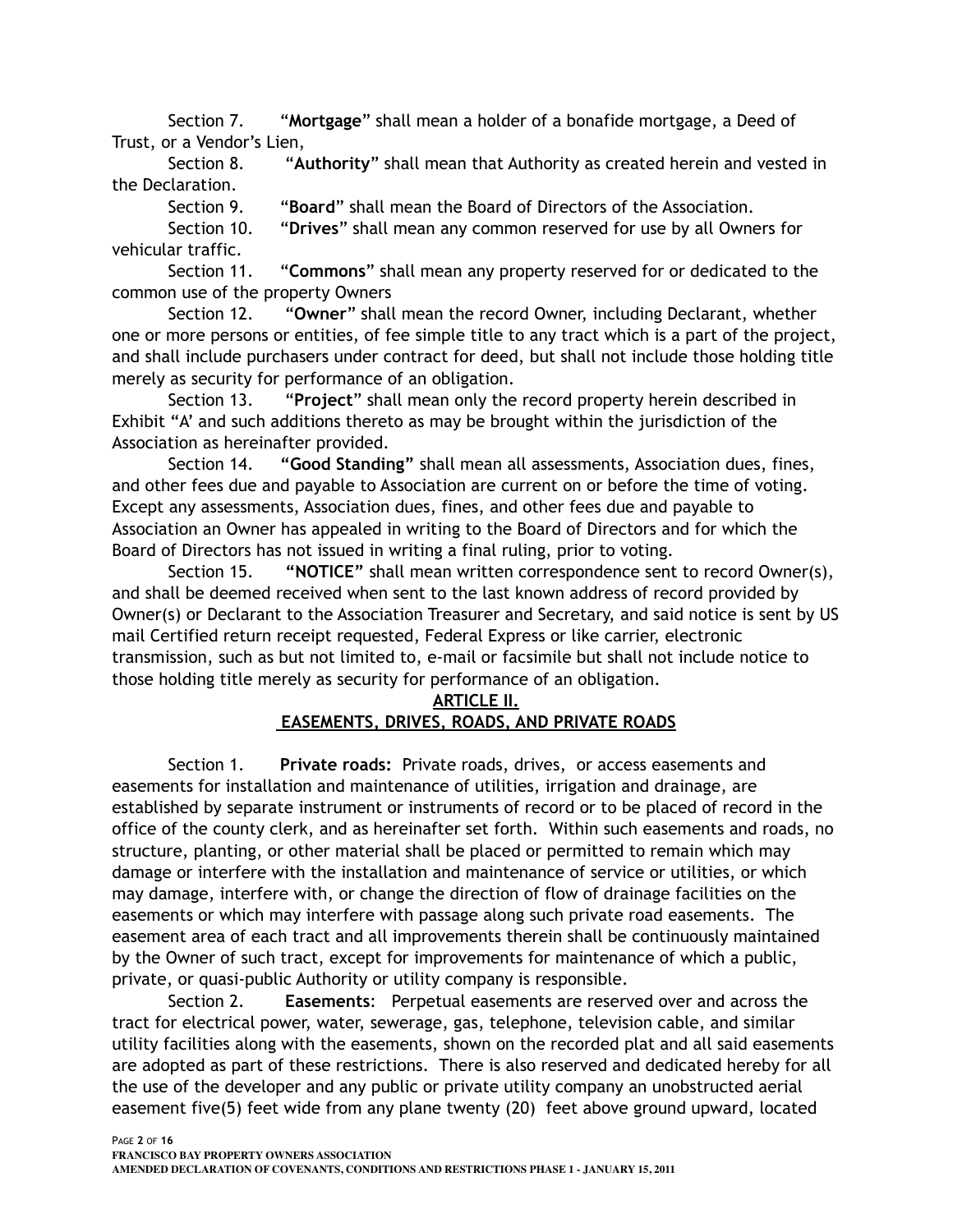adjacent to and above all dedicated utility easements. The easements reserved and dedicated under the terms and provisions hereof shall be for the general benefit of the subdivision and shall also ensure to the benefits of and may be used by any public or private utility company entering into and upon said property for the purposes aforesaid, without the necessity of any further grant of such easement right to such utility companies. NO utility company, political subdivisions, or other authorized entity using the easements herein referred to shall be liable for any damage done by them or their assigns, agents, employees, or servants, to shrubbery, trees, or flowers, or to other property of the owner situated within any such easement.

 No dwelling unit or other structure of any kind shall be built, erected, or maintained on any such easement, reservation or right of way, and such easements reservations, and right of ways shall at all times be open and accessible to representatives of the Authority, to public and quasi-public utility corporations, their employees and contractors, and shall also be open and accessible to Declarant, its successors and assigns, all of whom shall have the right and privilege of doing whatever may be necessary in, or under, and above such locations to carry out any of the purposes for which such easement, reservations, and right of ways are reserved.

 Section 3. **The private drive** or roadway easements as set forth by separate instruments are for the private use and benefit of the Owners of the tracts within the project as therein prescribed, and under the conditions as therein set forth, and are not dedicated to the general public.

Section 4. **It is understood** and agreed the easements granted herein and to be granted hereafter are reserved as permanent easements for the purpose set forth and are not subject to the time limit applicable to other restrictions.

 Section 5. **There is hereby reserved** and established a utility easement adjacent and parallel to all roadway easements. Said utility easement is twenty (20) feet wide upon the ground and twenty (20) feet wide above the ground and extends from the outside boundary of the roadway easement into and upon the adjoining property on each side thereof. There is further reserved an easement into all property adjacent thereto for the purpose of installation of guy wires where necessary for securing utility poles.

Section 6. **There is hereby reserved** and established an easement for purposes of drainage and/or service of utilities upon and in addition to the purposes of any existing easement of record and bring still valid, such easement now made subject to all the stipulations as herein otherwise set forth pertaining to utility and/or drainage easements.

## **ARTICLE III. ARCHITECTURAL CONTROL**

Section 1. **No building** shall be erected, placed, or altered on the surface of any tract until the construction plans, specifications and a plan showing the location of the structure, and prior to construction the complete plan of septic system showing relation to tract line, have been approved by the Architectural Control Committee as to quality of workmanship and materials, harmony of external design with existing structures, and as to the location with respect to topography and finish grade elevation. Approval shall be as provided herein within a reasonable time and shall not be withheld unreasonably.

Section 2. **The Architectural Control Committee** is hereby authorized to enforce any building or fire codes, or any rules, restrictions or requirements concerning the construction of buildings on the surface of any tract in this project. Said requirements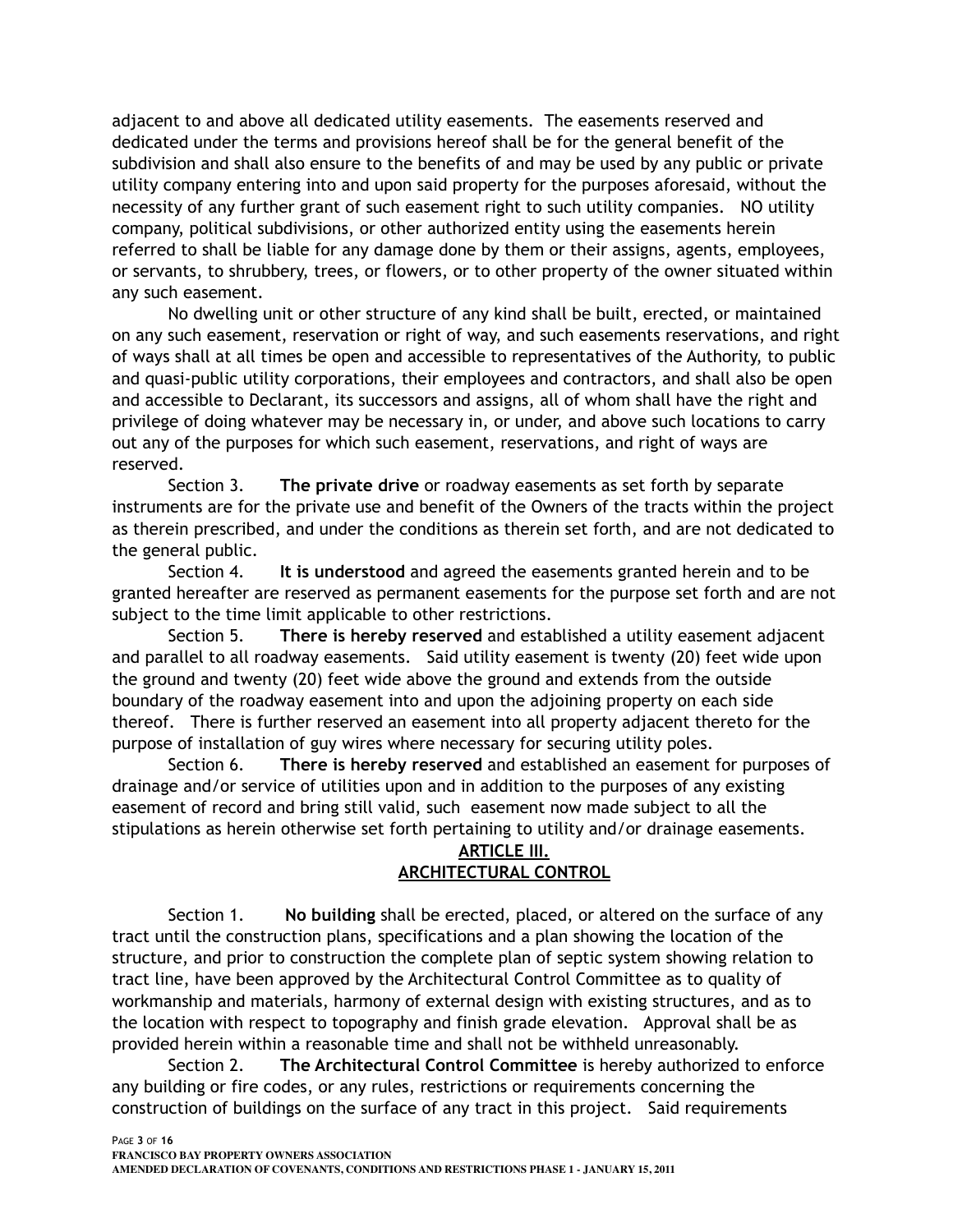having been made by an authority, local, county, state, or otherwise, having legal authority to make such requirements. It is further stipulated herein that the Architectural Control Committee is empowered to require firewalls to be constructed as wall sections in contiguous housing, should such type housing in the future be allowed. Such requirements would be made based on the requirements of municipalities of the area or some other standard code ordinarily pertaining to the construction industry. **All building on the surface of any tract in this project must be permitted through the appropriate governing entity or agency, including but not limited to Navarro County Planning and Zoning Commission, Tarrant Regional Water District, or other controlling authority and must comply with all zoning regulations, if any.**

# **ARTICLE IV. ARCHITECTURAL CONTROL COMMITTEE**

Section 1. **ARCHITECTURAL CONTROL COMMITTEE**: The Architectural Control Committee is composed of D.L. Apostolo and Valorie Price. In the event of a death or resignation of either member, the remaining member shall have full Authority to designate a successor. The Committee shall delegate this Authority to the Association, who will then appoint a committee of three (3) members in good standing, which shall consist of at least one director, one unimproved lot owner and one improved property owner, to protect the owners or lots hereunder against improper use of lots, to preserve, so far as practicable, the natural beauty of said property, to guard against the erection on the surface of any tract in this project thereon of poorly designed or proportioned structures and structures built of improper or unsuitable materials, to obtain harmonious scheme, to ensure the highest and best development of said property, to encourage and secure the erection of attractive homes thereof, with appropriate locations thereof on lots; to secure and maintain property setbacks from street and adequate free spaces between structures, and, in general, to provide adequately for a high quality of improvement(s) on said property, and hereby to enhance the value of the investments made by the purchasers of lots therein. If, for any reason, a member or members of said Architectural Control Committee becomes unable or unwilling to serve, then a replacement member or members shall be selected by a majority of the elected Directors of the Association. All house plans shall be approved by a majority of the Architectural Control Committee, which shall not be unreasonably withheld . All boat docks and landings must be approved by the Architectural Control Committee prior to submission to Tarrant Regional Water District, which approval shall not be unreasonably withheld . Neither Association nor the Architectural Control Committee, nor the members of said Committee, shall have any liability or responsibility at law nor in equity on account of the enforcement of, nor on account of the failure to enforce these restrictions, unless such enforcement or failure to approve is malicious or without merit or contrary to prior Architectural Control Committee approvals or acts.

Section 2. **PROCEDURE**: The Committee's approval or disapprovals required in these covenants shall be in writing and disapprovals shall be clearly stated in writing of the required amendments, changes or modifications needed to receive approval from Committee. In the event the Committee, or its designated representative fail to approve or disapprove within thirty (30) calendar days after plans and specifications have been submitted to it, or in any event, if no suit by the Association to enjoin the construction has been commenced prior to completion thereof, approval shall not be required and the related covenants shall be

**AMENDED DECLARATION OF COVENANTS, CONDITIONS AND RESTRICTIONS PHASE 1 - JANUARY 15, 2011**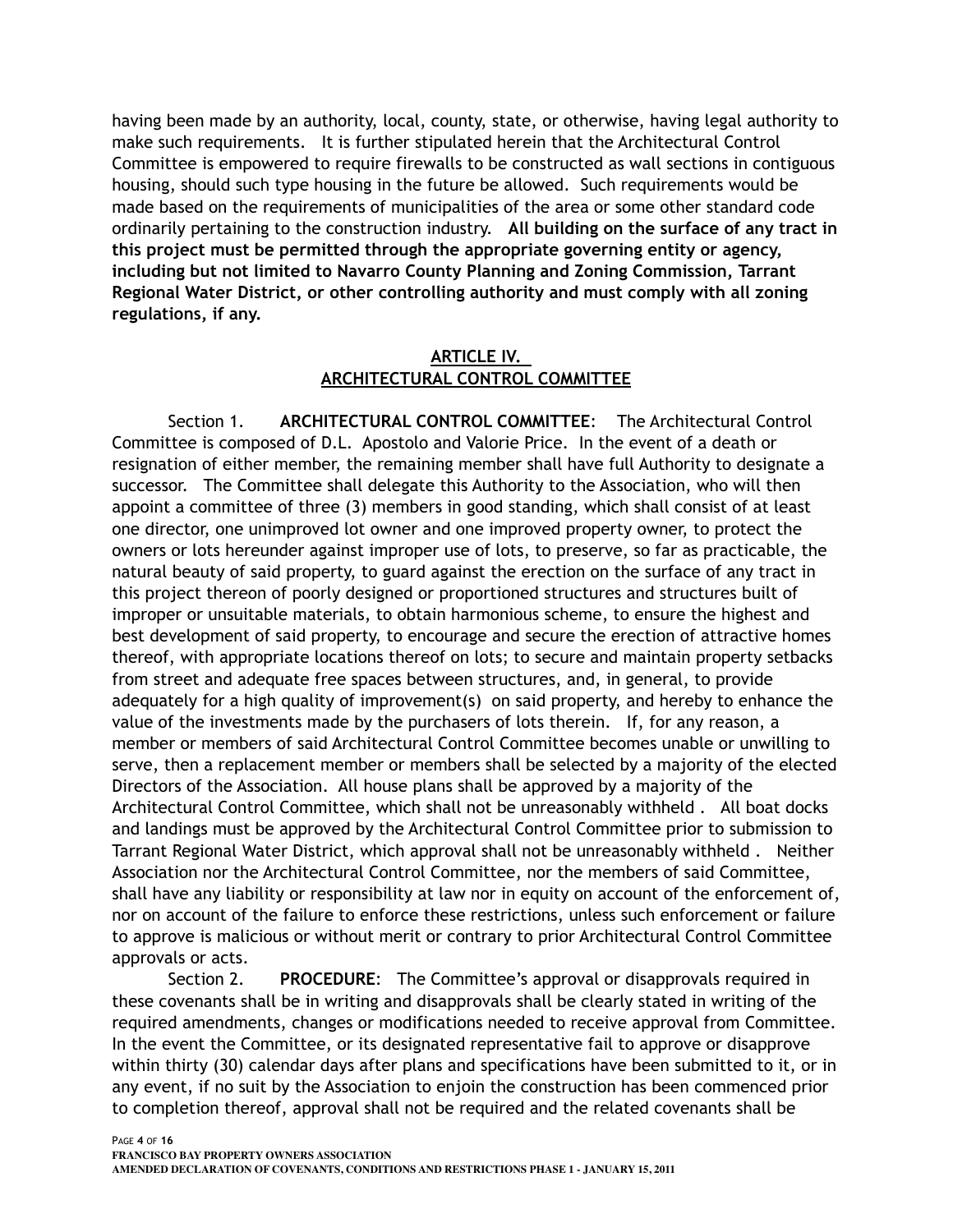deemed to have been fully complied with and all requirements waived. Neither Association nor the Architectural Control Committee, nor the members of said Committee, shall have any liability or responsibility at law or in equity on account of the enforcement of, or on account of the failure to enforce, these restrictions, unless such enforcement or failure to approve is malicious or without merit or contrary to prior acts.

# **ARTICLE V. USE RESTRICTIONS**

Section 1. **TYPE OF BUILDING PERMITTED**: All tracts shall be used for residential purpose only, and no building shall be erected, altered, placed or permitted to remain on any tract other than one detached single family dwelling not to exceed two stories in height and all homes must have a private attached garage and/or carport for not less than two (2) motor vehicles and not more than three (3) motor vehicles. Tract owner may apply to the Architectural Control Committee for an exception to construct a fourth garage to house a recreational vehicle. Motor vehicles as defined herein shall not be commercial vehicles. All homes must be site built. All mailboxes located on any tract shall be designed and constructed in a similar architectural style, color and material as the residential dwelling. Mailboxes shall meet the U.S. Postal standards for size, height, and location.

Section 2. **MINIMUM FLOOR AREA AND EXTERIOR WALLS**: Any residence on said lots in Block One (1) , Section One (1) must have a floor area of not less than eighteenhundred (1,800) square feet, excluding patios, driveways, carports, and garages. Residences on all lots in Blocks Two (2) and Three (3), Section One (1) must have a floor area of not less than sixteen hundred (1,600) Square feet. Lot 13, Block 1, Section 1 shall be used for recreational facilities and is exempted from these covenants and restrictions.

Section 3. **SETBACKS**: No building shall be located on any tract nearer than thirty (30) feet on the ground to the front tract line. No building shall be located nearer than five (5) feet on the ground to the side tract line. For the purpose of this covenant, eaves, steps and open porches shall not be considered as a part of the building; provided however, that this shall not be constructed to permit any portion of the building on any tract to encroach upon another tract. If two or more tracts or fractions thereof are consolidated into a building site in conformity with the provisions of Article V, Section 4, these building setback provisions shall be applied to such resultant site as if it were an original, plated tract.

Section 4. **RESUBDIVISION OR CONSOLIDATION**: None of said tracts shall be resubdivided in any fashion except upon the prior approval of the Architectural Control Committee and replatted through Navarro County Planning & Zoning. No tract or fraction thereof shall be granted approval to combine or replat any number of tracts or fractions unless the tract owner has applied for a construction permit approval by the Architectural Control Committee. Tract owners shall only be permitted to replat or combine a maximum of three (3) tracts or two and one-half (2 and 1/2) acres; whichever is less. The tract owner shall continue to pay the full annual Association dues, fees, and assessments for each tract for each calendar year after the replat was granted by the Architectural Control Committee and Navarro County Planning & Zoning until the residential construction is completed. The full annual Association dues, fees, and assessments for each tract for each calendar year shall continue until the first day of January of the first year after construction is final and tract owner occupies the residence. However, tract owner shall only have the right to one vote for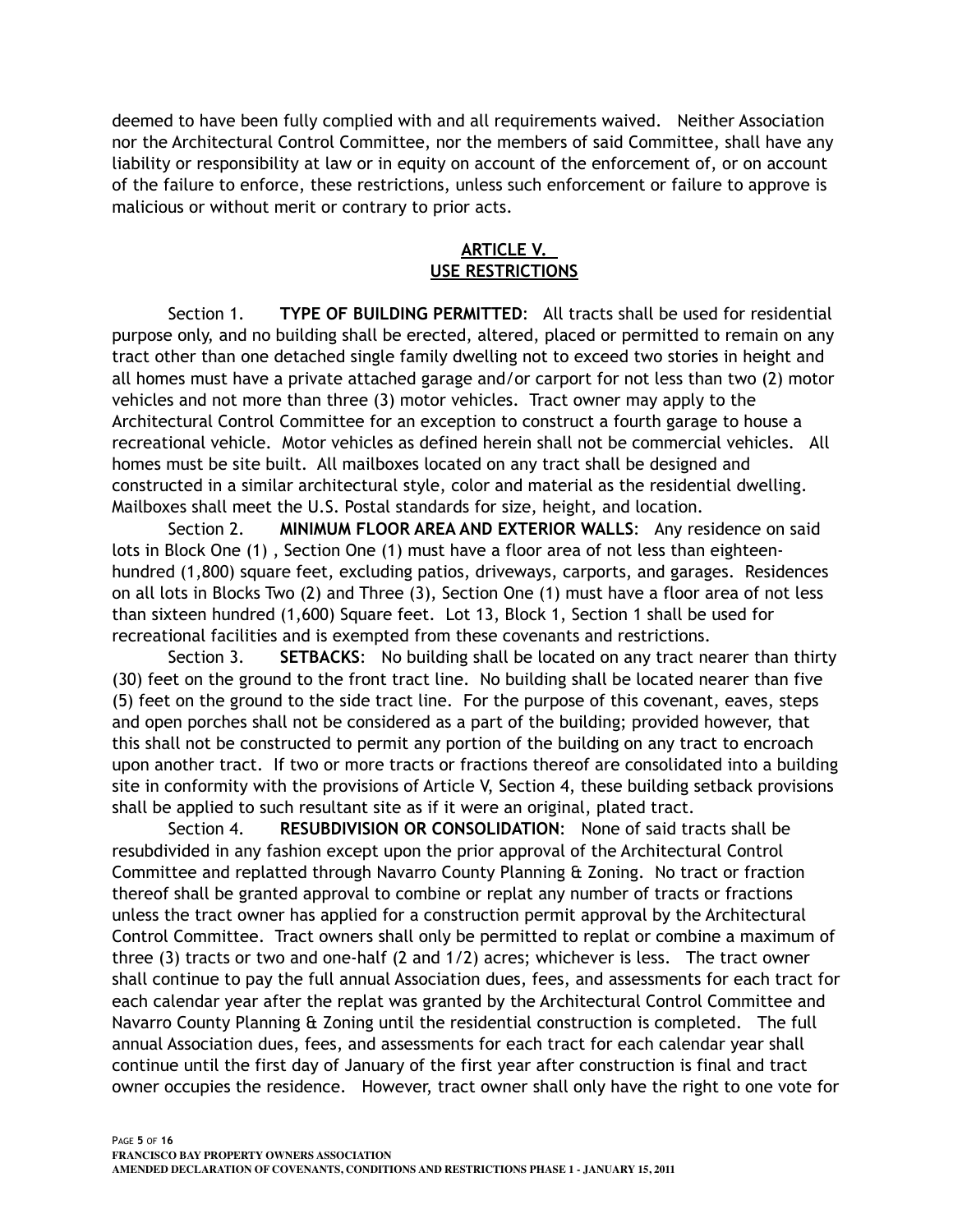the replatted tracts or fractions thereof after the replat was granted by the Architectural Control Committee and Navarro County Planning & Zoning.

Section 5. **NOXIOUS OR OFFENSIVE ACTIVITIES PROHIBITED**: No noxious or offensive activity shall be carried on upon any tract.

Section 6. **PROHIBITED RESIDENTIAL USES**: No structure of any temporary character or other outbuilding constructed on the surface of any tract in this project shall be used on any tract at any time as a residence, either temporarily or permanently. No unsightly storage building constructed on the surface of any tract in this project shall be permitted that is visible from the street. No out buildings constructed on the surface of any tract in this project shall be permitted, that are visible from the street, unless constructed of the same materials and quality of the finished home. However, a 10' x 12' storage building may be used prior to the construction with Architectural Control Committee approval and permit from Navarro County Planning & Zoning, if applicable. Temporary storage buildings shall be removed upon completion of a permanent home; unless constructed of the same materials and quality of the finished home.

Section 7. **SIGNS**: No signs of any character shall be allowed on any tract except two (2) signs of not more than 30"x 18" advertising the property for sale or rent; provided, however, the Declarant and any other person or entity engaged in the construction and sale of residences within the subdivision shall have the right, during construction and sales period, to construct and maintain such facilities as may be reasonably necessary and convenient for such construction and sale, but not limited to, signs up to 4'x8', offices, storage areas, model units, and recreational vehicles for tract owner to reside in during and until construction is complete. All signs placed on any tract(s) must receive written approved by the Architectural Control Committee prior to installation on the tract. Realtor signs shall be maintained and all grass shall be edged around sign. Realtor signs not maintained may be removed by Architectural Control Committee.

Section 8. **OIL DEVELOPMENT PROHIBITED**: No oil well drilling, oil development operations, oil refining quarrying, or mining operations of any kind shall be permitted on any tract, nor shall oil wells, tanks, tunnels, mineral excavations, or shafts be permitted on any tract. No derrick or other structure designed for use in boring for oil, natural gas, or other minerals shall be erected, maintained, or permitted on any tract.

Section 9. **RUBBISH, TRASH, AND GARBAGE**: No tract shall be used or maintained as a dumping ground for rubbish, or junk; and no garbage or other waste shall be kept except in sanitary containers. All incinerators or other equipment for the storage and disposal of such material shall be kept in a clean and sanitary condition.

Section 10. **ANIMALS**: No animals, livestock, or poultry of any kind shall be raised, bred, or kept on any tract, except that dogs, cats or other household pets may be kept, provided that they are not kept, bred or maintained for any commercial purpose. Tract Owner shall be responsible for any damage caused by their dog(s), cat(s), or other household pet(s) to any other tract Owner's property.

Section 11. **WALLS AND FENCES**: Walls and fences, if any, must be approved by the Architectural Control Committee. The erection of any wall, fence or other improvements on any easement is forbidden. Fences and walls will be constructed of ornamental iron, wood or masonry; however fences constructed of wood, masonry or other solid material shall not be constructed taller than four (4') feet above the ground. This restriction does not apply to landscaping or retention walls that shall require no approval unless otherwise restricted herein.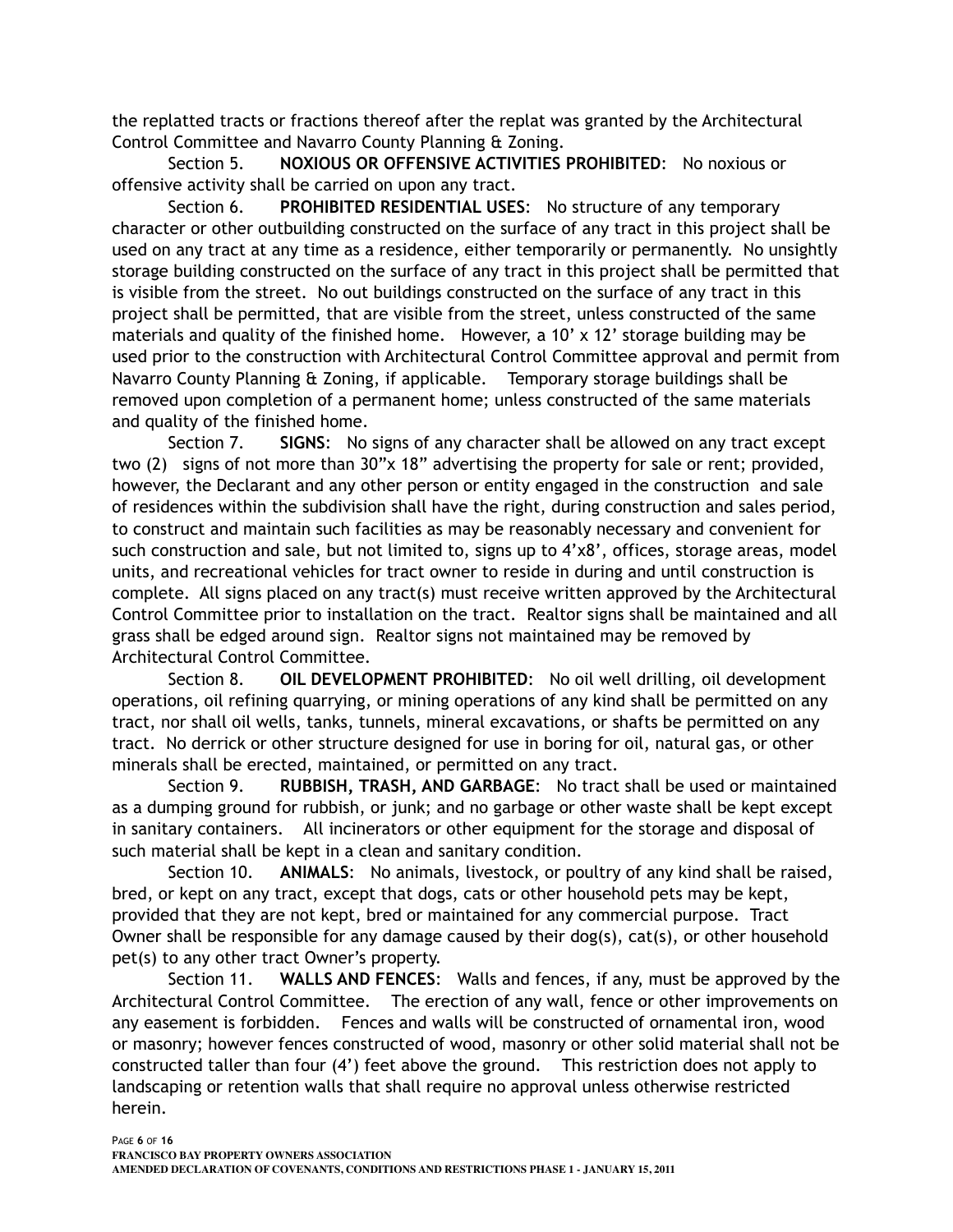Section 12: **SIGHT AND DISTANCE AT INTERSECTIONS**: No fence, wall, hedge, or shrub planting which obstructs sight lines at elevations between two (2) and six (6) feet above roadways shall be placed or permitted to remain on any corner lot within the triangular area formed by the street property lines and a line connecting them at points ten (10) feet from the intersection of the street lines, or in the case of a rounded property corner, from the intersection of the street property lines extended. The same sightline limitations shall apply on any lot within five (5) feet from the intersection of the street property line with the edge of a driveway or alley pavement. No trees shall be permitted to remain within such distances of such intersections unless the foliage line is maintained at sufficient height to prevent obstruction of such sightlines.

Section 13. **BOATS, TRUCKS, BUSES, AND TRAILERS**: No motor vehicle, boat, bus, or trailer shall be left parked in the street in front of any tract except for construction and repair equipment while a residence or residences are being built or repaired in the immediate vicinity, and no commercial vehicle, bus, boat, or trailer shall be parked on the driveway or any portion of the tract in such a manner as to be visible from the street. Owner may park a recreational vehicle, motor home or travel trailer on the tract for temporary use only, which shall not exceed seven (7) contiguous calendar days unless as permitted in Section 7 hereinabove. However, tract owner may request in writing approval from the Architectural Control Committee for a variance for visiting guests for no more than fourteen (14) contiguous calendar days, which shall not be unreasonably withheld.

Section 14. **PROHIBITED ACTIVITES**: No professional business or commercial activity to which the general public is invited shall be conducted on any tract.

All residences constructed upon the tracts herein described shall he connected with proper water and electrical at the expense of the Owner of said tract and all residences shall have a suitable, workable septic tank system as specified by the project engineers and to be approved by the Tarrant Regional Water District, at the expense of the Owner.

## **ARTICLE VI. OWNER'S OBLIGATION TO REPAIR**

Each Owner shall, at his sole cost and expense, repair and maintain Owner's residence, and other buildings on Owner's tract, keeping the same condition comparable to the condition of such building at the time of its initial construction, excepting only normal wear and tear.

## **ARTICLE VII. MEMBERSHIP IN ASSOCIATION: VOTING RIGHTS**

Every Owner of a tract shall be a member of the Association; membership shall be appurtenant to and may not be separated from ownership of a tract.

For purpose of voting, Developer/Declarant will be construed as an Owner and member with the same voting privileges of one (1) vote per tract owned.

All Owners in good standing, shall be entitled to one vote for each full tract owned. When more than one person holds an interest in a given tract, all such persons shall be members and the vote for such tract shall be exercised as they may determine among themselves. Tract owner(s) who have replatted or combined tracts into one tract shall only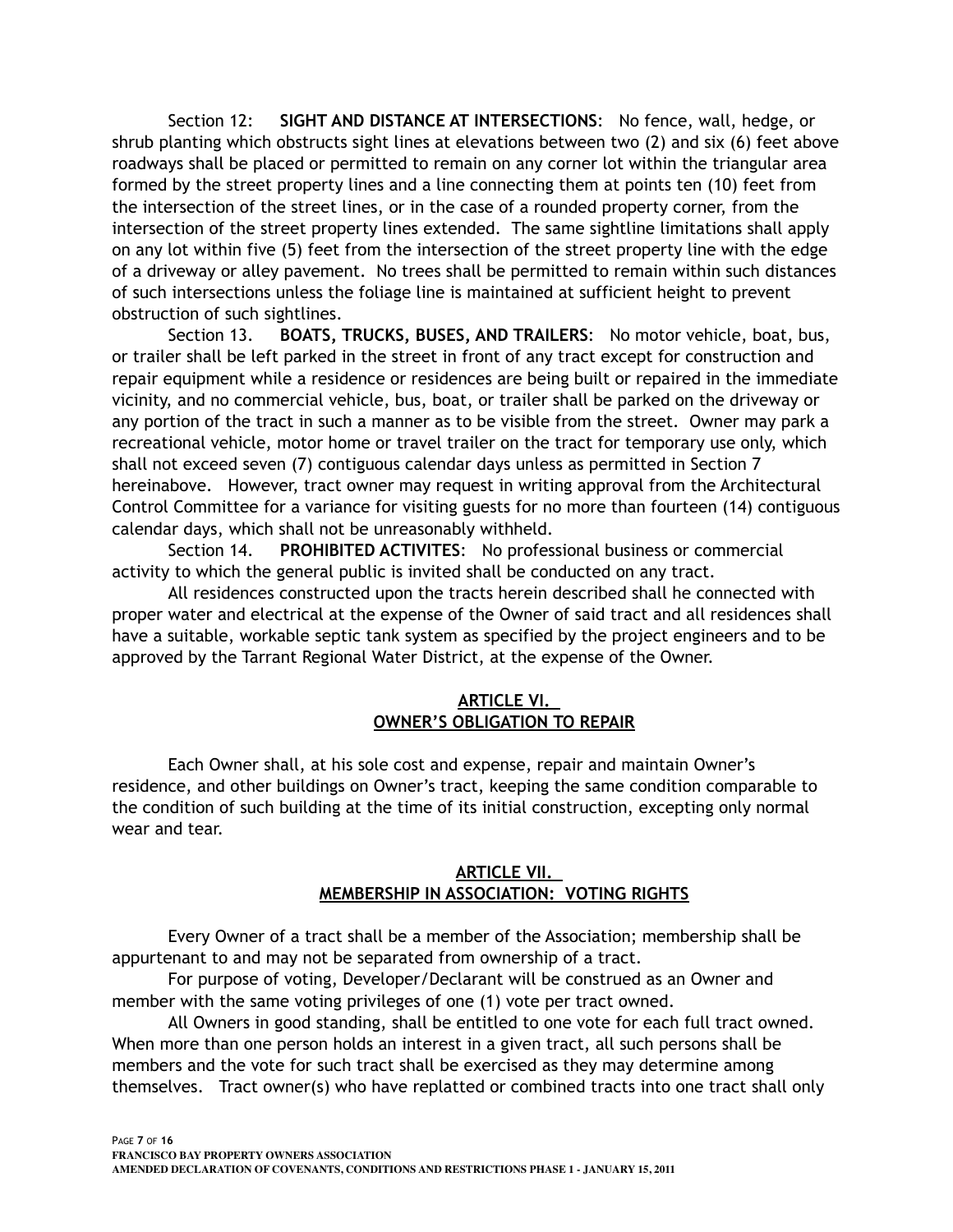have one vote for the replatted or combined tracts. In no event, shall more than one (1) vote be cast with respect to any tract owned by such members.

Declarant shall, after seventy-five percent (75%) of the lots have been sold, appoint a three(3) member Board of Directors for the Association, who shall serve for one year, and on the same date of each following year, the members of the Association shall elect a Board of Directors for that year as set forth herein. Such Board of Directors shall have the full powers and duties as may be reasonably necessary to carry out the purposes and duties of the Association as provided herein. The above stated term and election date may vary fifteen (15) days before or after said date at the option of the Board of Directors.

## **ARTICLE VIII. ASSESSMENTS**

Section I. **Declarant hereby** covenants for each tract within the project and each Owner of a tract is hereby deemed to covenant by acceptance of his contract or deed for such tract. Whether or not it shall be so expressed in Owner's contract or deed, to pay to the Association, (1) annual assessment; and (2) special assessments for capital improvement or other expenses incurred on behalf of the Association. Such assessments and expenses (hereinafter referred to as "assessments") shall be established and collected by the Board of Directors as herein provided. The annual and special assessments together with interest, costs and reasonable attorney's fees, shall be a charge on the land and a continuing lien on each tract against which such an assessment is made. Each such assessment, together with interest, costs, and reasonable attorney's fees shall also be the personal obligation of the person or persons who owned the tract at the time the assessment fell due, and such personal obligation shall pass to the successors in the title of such person or persons whether or not expressly assumed by them.

Section 2. **The annual assessments** levied by the Board of the Association shall be used exclusively to promote the health, safety, welfare, and recreation of the residents of the project, improvement and maintenance of the drainage systems, or community facilities and private roadway easements within the project.

Section 3. **In addition** to the annual assessments authorized above, the Association may levy in any assessment year, a special assessment applicable to that year only for the purpose of defraying in whole or in part the cost of any construction, reconstruction, repair or replacement of a capital improvement to the project or any designated private roadway, or county roadway, within or giving access to the project. Any such assessment must be approved by a majority, fifty-one percent (51%), of votes cast by the members in good standing, in a manner of voting as herein prescribed.

Section 4: **The Association's Board of Directors** shall fix the amount of the annual assessment against each tract at least thirty (30) days in advance of the due date thereof and shall fix the dates such amounts become due. The Board of Directors may allow assessments to be made payable monthly. Notice of the annual assessments shall be sent to every Owner subject thereto. The Association shall, upon written request, and for a reasonable charge set solely by the Board of Directors, furnish a certificate signed by an officer of the Association, setting forth whether the assessment against a specific tract has been paid, and shall on or before February 15<sup>th</sup> of each year, cause to be recorded in the office of the County Clerk of the County, a list of delinquent assessments as of that date setting forth and establishing the amount of the lien therefore.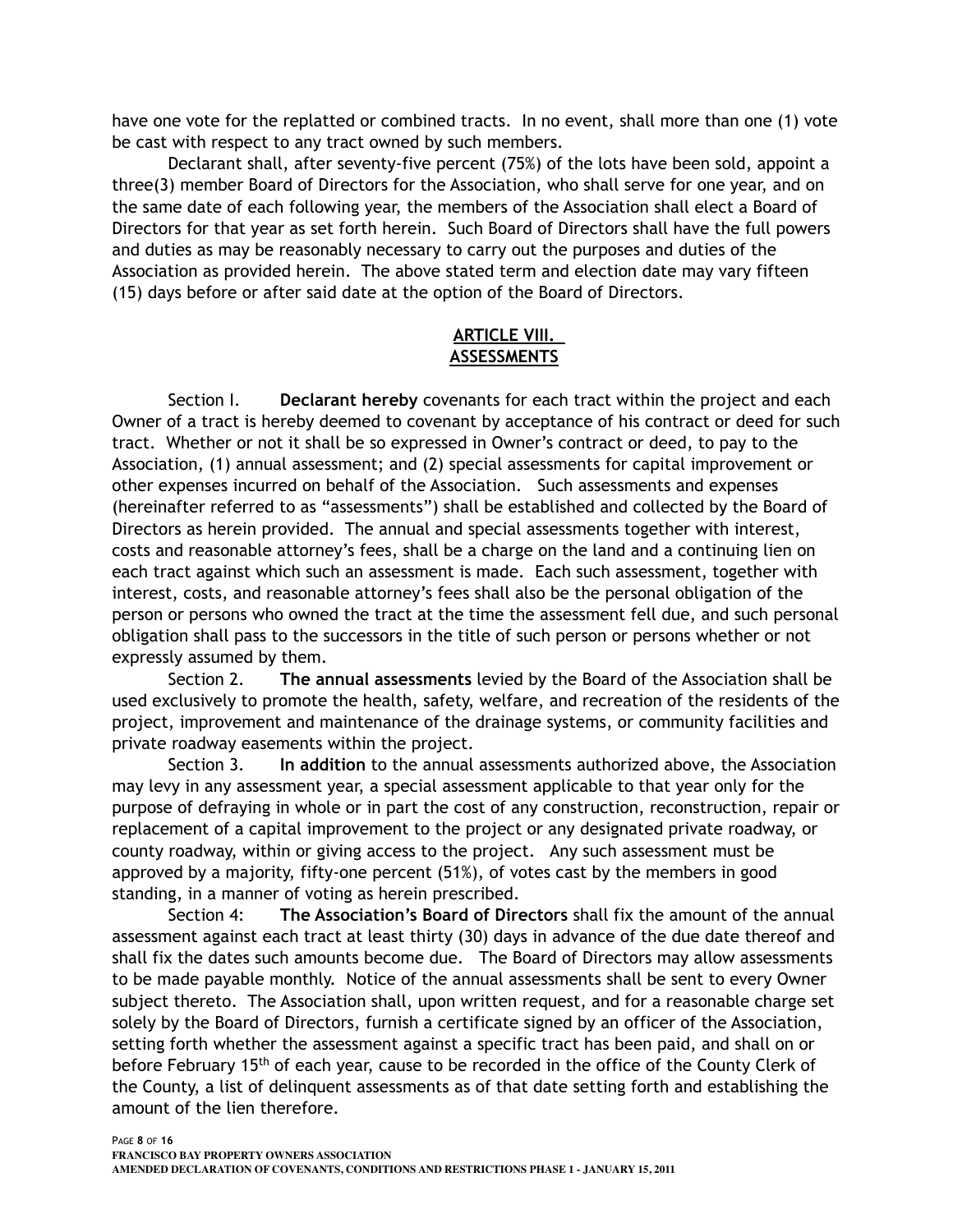Section 5. **Any assessment** (i.e. annual assessment) not paid within fifteen (15) calendar days after the due date shall be deemed in default and shall bear interest in the amount of 1.5 percent (1.5%) per month on the unpaid principle balance until principle and interest are paid in full. The Association acting through its Board of Directors, may bring an action at law against the tract Owner(s) personally and if more than one Owner, (jointly and severally), that is/are obligated to pay, and/or may foreclose the lien against the property. Tract Owner(s) shall personally and if more than one Owner, (jointly and severally,) be responsible for all costs incurred in the collection of past due assessments, including but not limited to certified mail, Federal Express, court costs, interest costs of litigation and reasonable legal fees. No Owner may waive or otherwise escape liability for the assessments provided for herein by non-use of the common areas, community facilities, roadway easements, or abandonment of his tract(s).

Section 6: **The Assessment Lien** provided for herein shall be subordinate to the lien of any first mortgage. A sale or transfer of any tract shall not affect the assessment lien or any outstanding assessment(s). However, the sale or transfer of any tract pursuant to a mortgage foreclosure or any proceeding approved by the Board in lieu thereof shall extinguish the assessment lien as to payments which become due prior to such sale or transfer. No sale or transfer shall relieve such tract from liability for any assessment thereafter becoming due or from the lien thereof.

Section 7: **Any expenses of suit** brought by the Association and/or Declarant herein and any expenses of defense of any suit brought against the Association, its officers, or directors, and/or Declarant in regard to the functions thereof in the administration or enforcements of these covenants shall be borne by the Association and the Association shall have and hold any rights to recovery of such fees.

Section 8: **Each Owner** in the project agrees that should suit be brought by Declarant and/or the Association to enforce performance of the covenants the prevailing party shall be entitled to judgment for damages and all costs of suit, including but not limited to expert witnesses, attorneys, appraisers, surveyors, and court costs. The amount of any such judgment obtained for damages or cost shall become a judgment lien against defendant's property in this project and subject to the same stipulations and conditions of a lien for assessments.

Section 9: **It is** specifically stipulated that Developer and its successors or assigns are exempt from assessments of any nature, form or amount on all land or inventory held herein for sale and/or future development; except fines for mowing, cleanup or trash on tracts owned or controlled by Developer.

It is further stipulated that should Developer, its successors or assigns foreclose on any property sold under deed or contract such as property will revert to status of inventory free of obligation of any accrued and unpaid assessments or costs and/or lien therefore. Any such liens of record will be released by the appropriate officer or officers upon presentation of release thereto by Developer. Upon failure of such action by said Authority, or in lieu thereof, Developer may file a release executed on and by its own behalf which will be conclusive evidence to all persons that such lien is thereby released unless the Association acting with its Authority files a proper court action to invalidate said release within thirty (30) days after recordation. Furthermore, see Section 13. of Article IX. herein.

## **ARTICLE IX. NOTICE OF AUTHORITY ASSESSMENT**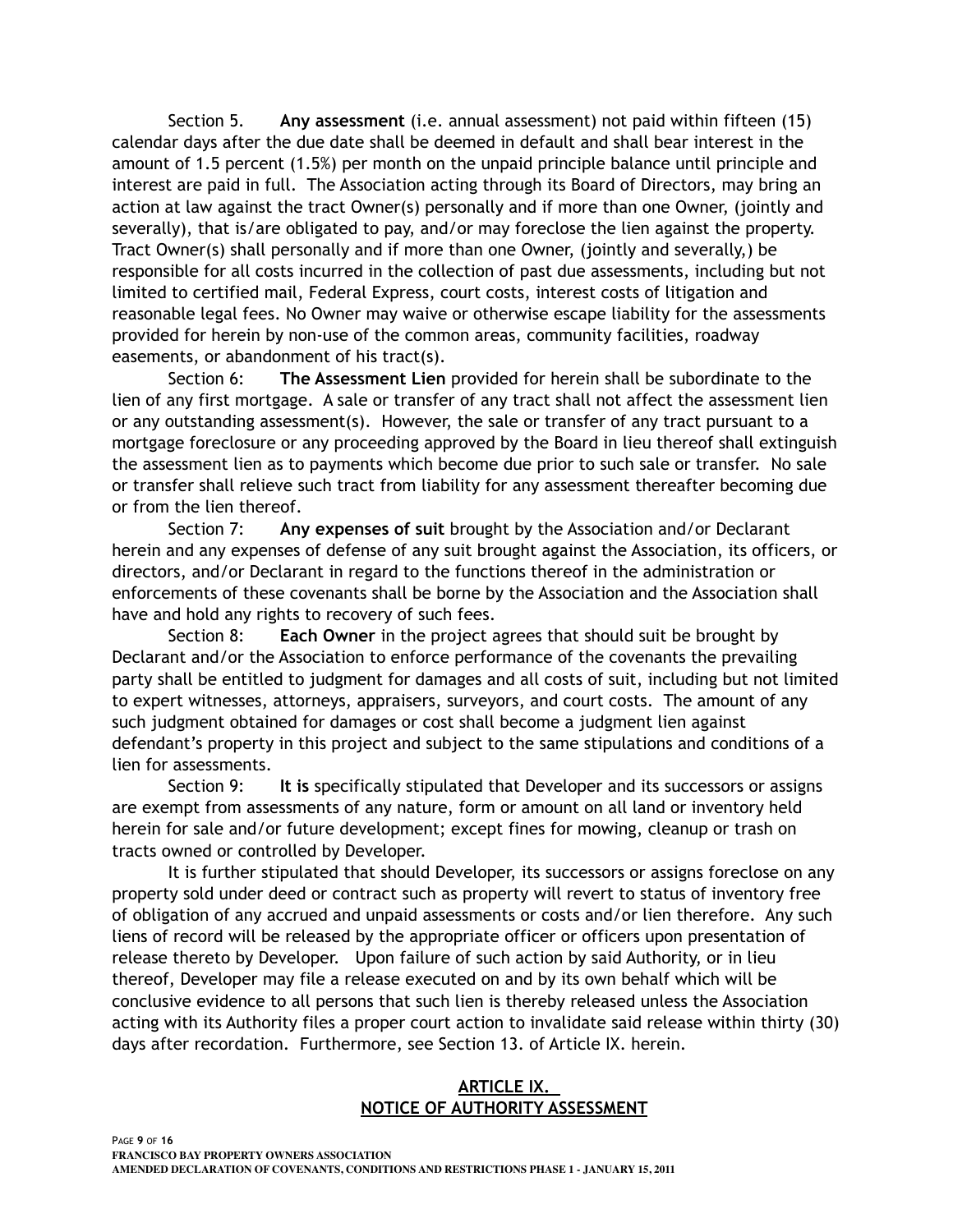Section 1. **Each interested party** or purchaser of a lot, tract or parcel of ground, hereinafter called lots, as platted in this subdivision, is hereby made aware of the fact that all streets herein are dedicated or will be dedicated to the use of property Owners herein and are dedicated or will be dedicated to the use of the property Owners herein and are not dedicated to the county of Navarro, any municipal body or public authority, nor to the public. Such purchaser or other interested party is hereby given notice that the maintenance of such streets and other designated areas and facilities, called common areas, and the payment for security guards, patrols, garbage pickup, and other conveniences deemed necessary and requisite to the pleasure, comfort, security and enjoyment of the property Owners in FRANCISO BAY SUBDIVISION will be provided for through an assessment. Assessments, as the case may be, to be levied against each and every lot as is platted or to be platted in FRANCISCO BAY SUBDIVISION, and any other tract or parcel of land sold therein that will benefit from the use of common areas and common facilities to be maintained by assessment, such determination to be made by the Authority created herein.

Section 2. **AGREEMENT:** Each purchaser of a property in FRANCISCO BAY SUBDIVISION hereby agrees that the Declarant has the Authority, and in consideration of the necessity of an Authority to administer the funds and attend to the management and maintenance of all common areas, services and facilities in said Subdivision, does hereby grant and give unto the said Declarant, its successors and assigns the Authority to levy and collect assessments as necessary, subject to the requirements as hereinafter set forth, for the purpose of the maintenance of all facilities, areas, and services as hereinabove and hereinafter described.

The Declarant, its successors or assigns shall, after seventy-five percent (75%) of the lots have been sold, cause to be created a Property Owners Association with charter and bylaws approved by Declarant and members, being owners of property in FRANCISCO BAY, and Declarant shall assign the Authority created in this instrument to said Property Owners Association and convey into such Association, as trustee all the various common areas. Such conveyance would be subject to all the requirements, Authority and limitations as are imposed upon Declarant and property Owners in this and other instruments. Hereinafter, the title THE AUTHORITY for purposes of this instrument will mean any legal person or body holding the Authority granted in this instrument.

Section 3. **COMMONS:** It is herein stipulated that designated common areas may be used for any purpose required or deemed by the Authority advantageous to the property Owners in the project, such purpose to include, but not be limited to, the installation of any or all utilities, and dedication of such easements and right of ways as deemed necessary by said Authority, such dedications may be made upon a plat thereof or by separate instrument in writing and such dedication may be made at the discretion of the Authority at any time, present or future, or the Authority may allow the installation of any main or service extensions in said Commons by letter if formal agreement to the utility company, or may allow installation of service lines from main to dwelling or outlets or by oral approval. Any such installations made will be considered approved if the Authority has not ordered such installation halted prior to completion thereof.

Section 4. **EFFECTIVE DATE OF ASSESSMENTS**: Any or all levies for any or all purposes as herein set forth may be made and begun at an appropriate time as will be determined by the Authority. Said action may be made to affect, at different times, any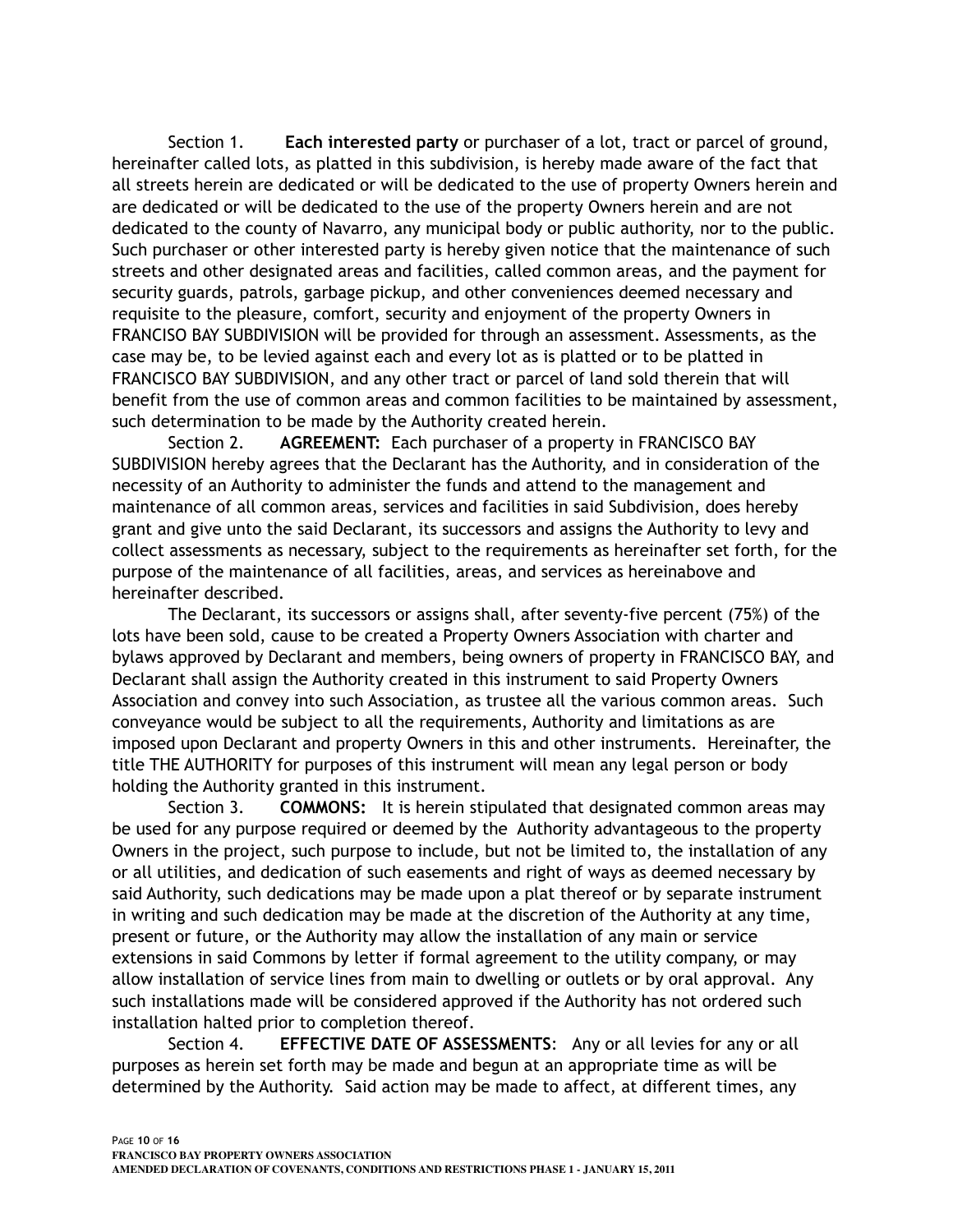sections or tracts and levies for maintenance of general or specific areas may be made or begun at different dates, and are not required to be made simultaneously.

When such determination is made by the Authority, notice will be given to the owners of such properties as affected and all said Owners will then be required to pay said assessments to the Authority.

Section 5. **HANDLING OF ASSESSED FUNDS**: It is specified herein that all funds collected by the Authority for maintenance and services of commons will be kept in a special bank account or savings account or certificate of deposit or money market account to be used only for the purpose as herein stated, and an itemized account of all receipts and disbursements shall either be, at the sole discretion of the Board of Directors as to choice of the following method(s), posted on Association's web site, mailed, e-mailed or faxed quarterly to all property owners in said project.

If at any time the Owners of fifty-one percent (51%) or more of the tracts affected by an assessment desire that the funds so established and the books and records pertaining thereto be audited, then said Owners may, by affixing their signatures to a petition cause such audit to be made. Such petition will cite the account by its proper identification and shall stipulate the name of a certified public accountant who shall make such an audit and the date that such records shall be made available to said accountant. The Authority will then be compelled to make such records available to said accountant. The Authority will then be compelled to make such records available to the named certified public accountant, in the offices of the Authority or other place at the discretion of Authority and will be authorized to pay to such accountant, reasonable accounting fees for said audit from the funds of the account so audited.

Section 6. **ESTABLISHMENT OF AMOUNT OF ASSESSMENT:** The Authority in initially setting the monthly levy or assessment for any purpose stated herein, will do so on an estimated basis determined by an in-depth study of the requirements of said purposes. Said amount so levied may be charged from time to time as necessary, to pay the allowed expenses as herein set forth or should said assessment prove to be more than needed for such purposes, then the Authority will reduce said levy accordingly.

Section 7. **SPECIAL ASSESSMENTS:** The Authority will have the right, privilege and powers to levy special assessments as may become necessary for purposes as required and authorized herein. Such special assessments would be made on the same pro-rated basis as hereinabove set forth and paid to Authority as prescribed by said Authority. Upon the approval of the Owners of fifty-one percent (51%) percent of the tracts, subject to any special assessment, such special assessments could be made for the purpose of the construction or reconstruction of improvements for the use and benefit of such Owners in the Common areas.

 Section 8. **COLLECTION OF ASSESSMENTS:** The Authority will have the sole responsibility and Authority to collect all assessments. Such assessments will be levied on a monthly basis and Authority will have the power to allow certain reasonable discounts to Owners paying said assessments semi-annually or annually in advance. Authority will have the power to add to such assessments appropriate and reasonable penalties against said Owners for delinquency in payment of assessment as well as other remedies set forth herein.

Section 9. **DELINQUENT ASSESSMENTS**: Any Owner being thirty (30) days delinquent in the payment of any assessment shall have filed against his property a lien for such assessment, plus any penalties and costs; including but not limited to interest, penalty(ies), collection cost, court cost, and reasonable legal fees. Such lien shall remain in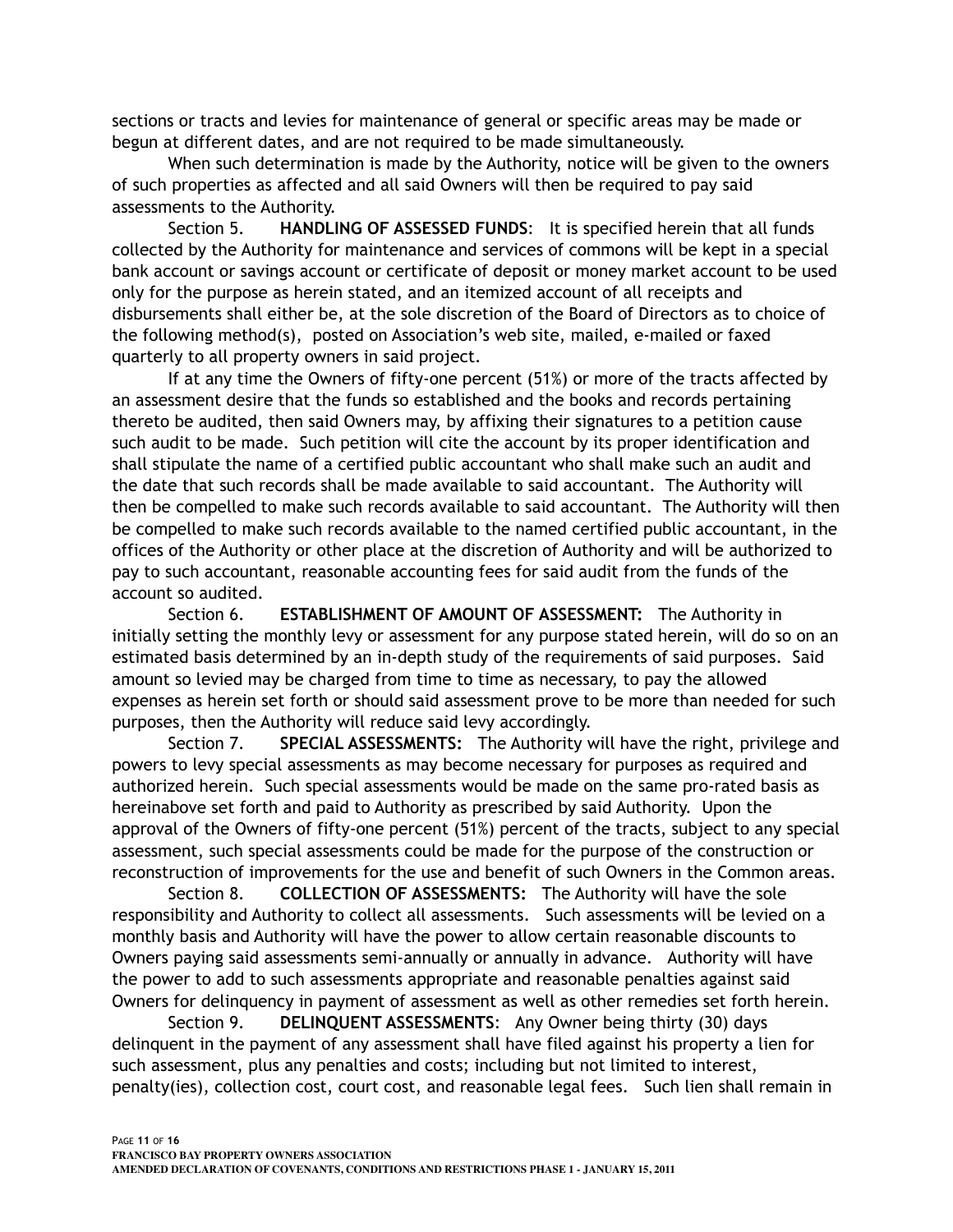effect until past due assessments, penalties and costs have been paid or satisfied as otherwise set forth herein.

Section 10. **ENFORCEMENT OF LIENS**: Each lien established by the Authority pursuant to the provisions of this instrument, by recording with county Clerk of this county, a notice of delinquency and lien upon said property may be foreclosed, as and in the same manner as is provided for the foreclosure of a mortgage upon real property under the laws of the State of Texas, just as though said Authority had retained a vendor's lien and possessed a Deed of Trust and Note against said property. In any action to foreclose any such lien, the Authority shall be entitled to costs, including reasonable attorney's fees, and other allowed costs and penalties

Section 11. **RESERVATION OF LIENS:** The Authority does hereby reserve unto itself, establish and impose, a lien, thereby securing each assessment imposed, or in any way provided for herein, together with any cost, interest, or penalties against all the property covered in this instrument subject only to any limitations and/or provisions in this instrument.

Section 12. **SUBORDINATION TO MORTGAGE**: Each and every assessment and lien together with any cost, penalties to interest, established, reserved or imposed under this instrument and Authority shall be subordinate to any prior valid bonafide mortgage or trust deed (and the lien and/or title thereof) which has been or may hereafter be given in good faith and for value on any interest of any Owner covered by this instrument and Authority. Any subsequent Owner of any property so covered, purchased at foreclosure, shall be bound by restrictions, conditions, covenants, reservations, assessments and liens set out in his instrument, not including, however, any assessment or lien arising prior to the foreclosure sale.

Section 13. **EXCLUSION OF DEVELOPER:** The Developer of this project, its successors and assigns, hereinafter called Developer, will sell to purchaser's properties within said project. It is specifically stated and agreed that if one or more tracts or parcels of land are sold to any purchaser by Developer, by contract for deed, or deed with lien and note or other instrument, and purchaser defaults in payments of said lien in any manner, such as failure to pay principal, interest, taxes, insurance or assessments set out hereunder and said property be repossessed, or such contract cancelled by Developer, or any assignee of Developer's right title and interest in any such lien or contract, then Developer or said assignee will not be required to pay to the Authority any delinquent or past due assessments or penalties, and any liens for non-payment of same filed by said Authority will be released as regards such property, evidence of such cancellation, repossession for foreclosure will, in itself, be sufficient with no further release or action required by the Authority for this purpose; however, this stipulation does not by any means relieve the purchaser in default who failed to pay such assessments levied and/or penalties and cost, and from whom said property was repossessed, of his personal liability to pay such delinquent funds, though such delinquency will not be attached to such property as a lien in this instance.

Section 14. **RULES AND REGULATIONS GOVERNING USE OF COMMONS AND FACILITIES THEREIN**: Rules and regulations governing the use of all commons and facilities will be made and enforced by the Authority, to ensure the best and mutual enjoyment thereof of all the qualified property owners and their guests. Any Owner who fails to pay assessments levied or fails to comply with any requirements or rules and regulations governing the use of said commons and facilities will be denied the use thereof. Such rules and regulations to be made and enforced by the Authority will include, but not be limited to, rules concerning guest privileges to commons, recreation facilities, if any, speed limits on streets, type of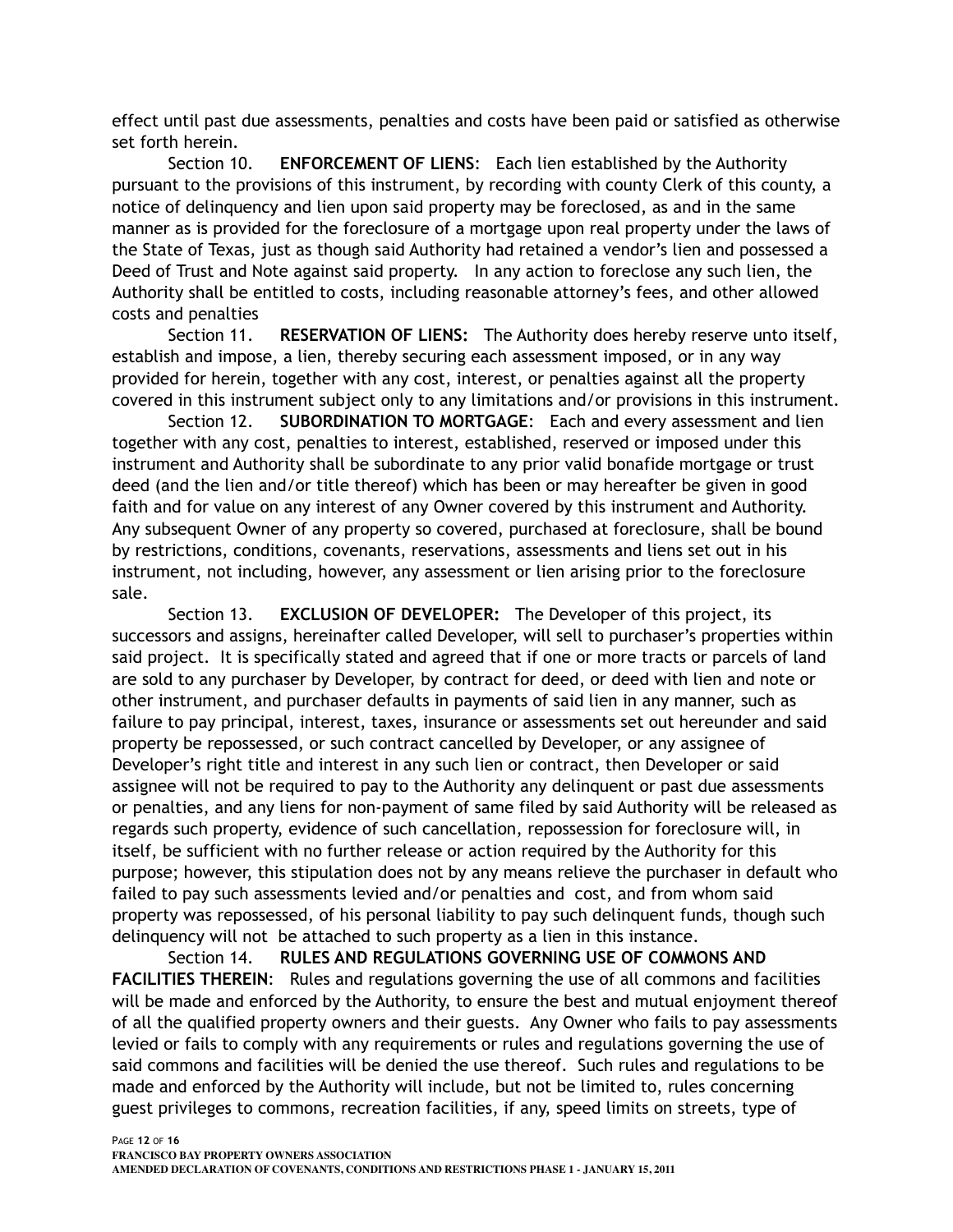vehicles on streets and other commons, control of noise, use of irrigation water channels or canals.

Section 15. **DELEGATION OF USE OF FACILITES:** The Owner may delegate his right of enjoyment to the common areas and facilities to the members of his family, his tenants, or contract purchasers who reside on the property.

Section 16. **MAINTENANCE OF TRACTS:** The Owners of a tract or tracts in the project shall be required to keep said property free of underbrush, weeds, tall grass, or any other unsightly or offensive growth or accumulation of trash, garbage, or unsightly deposits of any nature or kind from the date of purchase of said tract. Tall grass shall mean growth in excess of eighteen inches (18") in height. This requirement is effective on unoccupied and occupied tracts. The fifth  $(5<sup>th</sup>)$  business day after notice to Owner of such situation existing, which said notice may be by regular mail, e-mail, facsimile or Federal Express to owner(s), the Authority herein above created or its employees shall have the right and Authority to enter upon said premises and correct existing violation of the requirements so stated. Such Authority shall charge said Owner(s) the cost of such work accomplished and bill said Owner(s) for said cost plus an assessment of a fine set by the Board of Directors; said assessment fine not to exceed three (3) times the actual cost of work for each occurrence. Tract Owner(s) shall be solely responsible for the cost of maintaining the tract(s) in the project to the water's edge, middle of adjacent ditch, or adjacent fence line. On the fifth business (5) day(Monday-Friday) after receipt of notice of such condition to owner, and failure of Owner to begin and continue at a reasonable rate of progress to correct such condition the Authority may enter upon the premises to do or cause to be done any work necessary to correct said situation at Owner's sole expense.

Section 17. **EXTERIOR MAINTENANCE OF BUILDING**: In the event the Owner of any building on the project should allow such to fall into disrepair and become in need of paint, repair, or restoration of any nature and become unattractive and not in keeping with the neighborhood, the Authority as herein established will give such Owner written notice of such conditions. Fifteen (15) calendar days after receipt of notice of such condition to Owner, and failure of Owner to begin and continue at a reasonable rate of progress to correct such condition, the Authority may enter upon the premises to do or cause to be done any work necessary to correct said situation. The Owner thereof shall be billed for cost plus ten percent (10%). All monies so owed the Authority will become a special assessment against the property Owner(s) and the tract(s).

Section 18. **The Authority** herein created is empowered to contract with the utility company for the owner of each tract or dwelling in the project to pay the amount of \$10.00 (ten dollars) to be paid in cash or added to such Owner's electric bill each month, as a contribution towards payment for the operation and maintenance of street lighting in this project. This fee may be adjusted up or down within reason in accord with the rates of the utility company. Authority may include funds for street lights in the general assessment.

Sections 19. **NOTICE:** In all instances herein where notice is required, notice will have been given upon placing in the United States mail, certified mail return receipt requested, or Federal Express or like delivery service (confirmation required), or e-mail (confirmation required), or facsimile (confirmation required) said notice to the last known address (residence or business), e-mail (business or personal), or facsimile (business or personal) of such person or party to whom notice is to be given. **IT SHALL BE THE SOLE RESPONSIBILITY OF THE TRACT OWNER(S) TO NOTIFY THE TREASURER AND**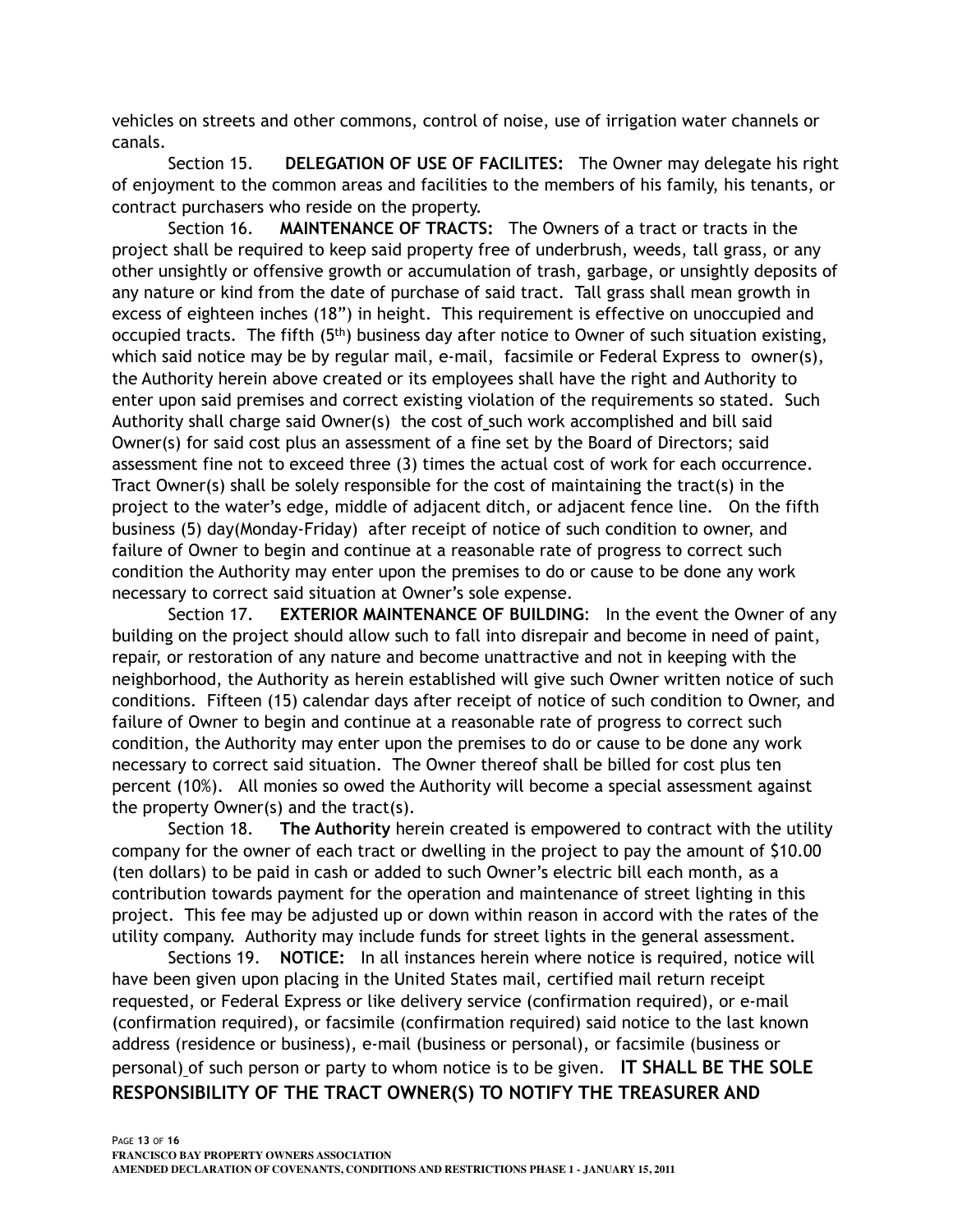# **SECRETARY OF THE ASSOCIATION IN WRITING OF ANY CHANGE IN CONTACT INFORMATION FOR OWNER(S). ASSOCIATION SHALL HAVE NO LIABILITY FOR ANY NOTICE ISSUED TO OWNER'S OUTDATED CONTACT INFORMATION.**

Sections 20. **It is** specifically agreed by each purchaser and stipulated herein that the Developer, its successors, and assigns, will have the right of use of all commons. Such use will be allowed for the purposes of promotion and sale of property by said Developer and will include the right of Developer to issue passes and permits to guests or prospective purchasers of property and Developer's employees to issue passes and permits to guests or prospective purchasers of property and Developer's employees to use and enjoy for limited periods, such commons, facilities, and services. This right is reserved unto the Developer, its successors, and assigns, so long as said Developer owns lands in the project and is marketing same.

#### **ARTICLE X. LAW ENFORCEMENT AND STREET RIGHTS**

Section 1. **TRAFFIC LAW**: Notwithstanding the fact that all or some roads and streets in this project are or may not be dedicated unto the public, but only to the property Owners in the project, as easements, it is hereby stipulated that the Commissioners Court will have the full Authority to establish speed limits or other traffic laws and rules, penalties for violation thereof upon the streets of this project, and the law enforcement officers of the County or of the State of Texas or any other official body having such Authority, may enter upon this project to enforce the speed limits as set by the county Commissioner's Court or other entity or Authority, just as though said roadways were public.

Section2. **PUBLIC LAW**: Notwithstanding the fact that commons in the project are private and dedicated only unto the property owners within the project, it is hereby stipulated that any law enforcement officer, county, state, or federal, is hereby authorized to enter upon the premises of the project for all purposes just as though the project commons were dedicated unto the public, and every law enforcement officer will have the same rights, privileges and duties within the boundaries of this project as he would in any subdivision whereby the streets and other commons and facilities were dedicated to the public.

Section 3. **RIGHT OF ROAD DEDICATION**: Notwithstanding the fact that all roads within this project are dedicated to the property Owners and are not public roads and are not dedicated to the county or any other body politic, it is hereby stipulated that after five (5) years from date should the Owners or fifty-one percent (51%) of the total tracts in the project so desire and execute a petition to the County Commissioner's Court, petitioning such court to accept said roads as county roadways and should such court accept said roads and agree to maintain same, then said roads shall become County roadways and open unto the public and shall be maintained by the county and such roads shall cease to be private roadways. For the purpose of this section, any common, drive, access easement, or private road in portion or in total may be considered as roads if established for vehicular traffic.

## **ARTICLE XI. GENERAL PROVISIONS**

Section 1. **Declarant**, the Association, or any Owner shall have the right to enforce, by any proceeding at law or in equity, all restrictions, conditions, covenants, easements, reservations, liens, and charges or of hereafter imposed by the provisions of this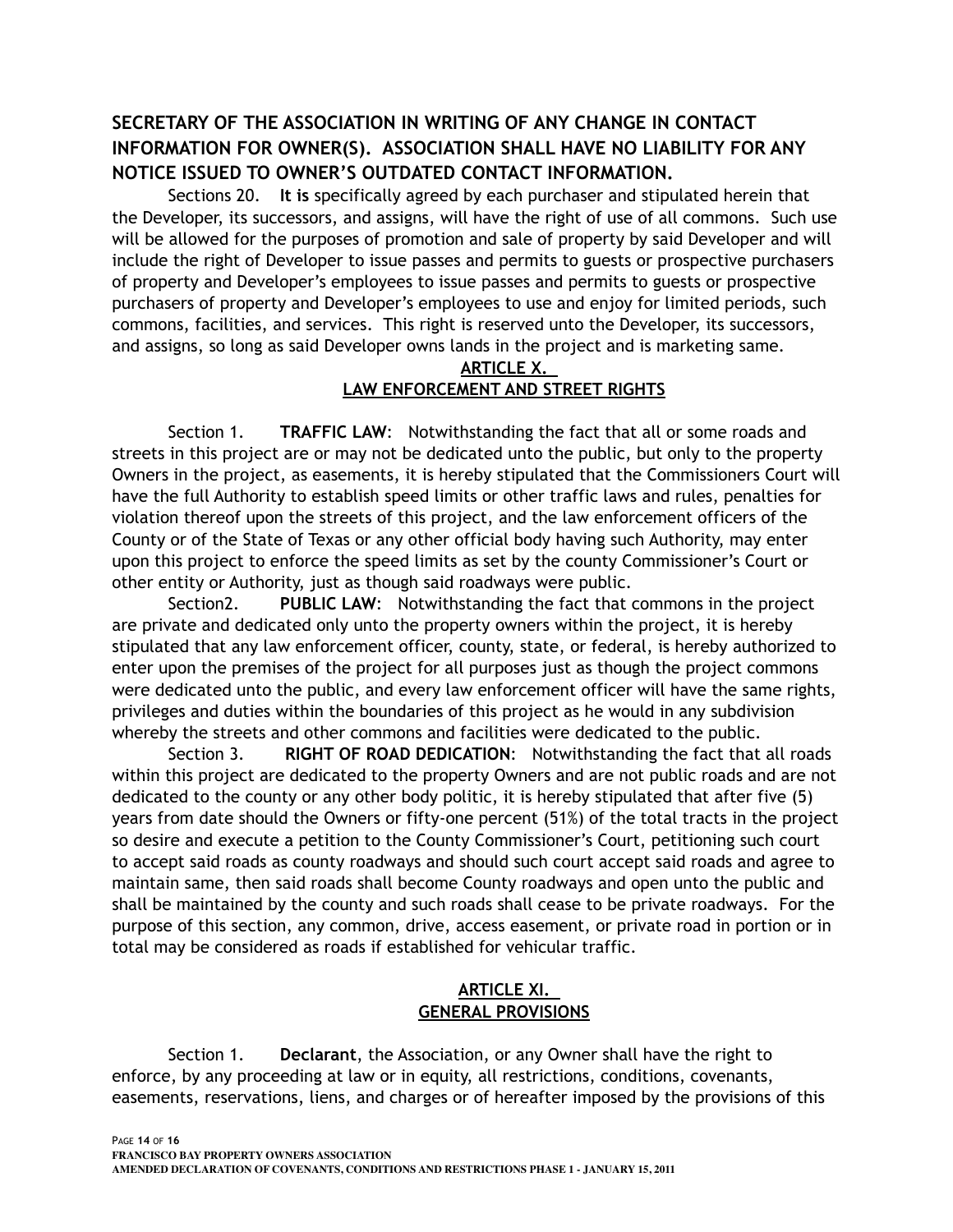declaration. Failure by Declarant, the Association, or by any Owner to enforce any covenant or restriction herein contained shall in no event be deemed a waiver of the right to do so thereafter; unless waiver is otherwise stipulated hereinabove.

Section 2. **Invalidation of** any one of these covenants or restrictions by judgment or court order shall in no way affect any other provisions, which shall remain in full force and effect.

Section 3. **No breach of** any of the conditions herein contained or re-entry by reason of such breach shall defeat or render invalid the lien of any mortgage made in good faith and for value as to the project or any tract therein; provided, however, that such conditions shall be binding on any Owner whose title is acquired by foreclosure, trustee's, sale, or otherwise.

Section 4. **The covenants and restrictions** of this declaration shall run with and bind the land, and shall inure to the benefit of and be enforceable by the Association or any member thereof for a period of twenty five (25) years from the date hereof and thereafter shall continue automatically In effect for additional periods of ten (10) years, unless otherwise agreed to in writing by the then Owners of at least seventy-five percent (75%) of the tracts based upon one vote for each tract owned.

Section 5. **Declarant** shall have the right during the term of the constitution of this agreement to add to the real property within the project any contiguous tracts and the Owners of the tracts within such added portion shall become members of the Association on the same terms and conditions and subject to the same restrictions as apply to Owners of tracts within the original project.

## **ALL PRIOR AMENDMENTS FILED OF RECORD IN CORSICANA, NAVARRO COUNTY, TEXAS PRIOR TO JANUARY 15, 2011 SHALL BE AND ARE FULLY INCORPORATED HEREIN FOR ALL PURPOSES.**

EXECUTED THIS\_\_\_\_DAY OF \_\_\_\_\_\_\_\_\_\_\_\_\_\_\_\_\_\_\_\_\_\_\_\_\_\_\_, 20\_\_\_\_\_ at Corsicana, Navarro County Texas.

## **BAYVIEW COUNTRY ESTATES, INC.**

By:  $\_\_$ 

 $\overline{\phantom{a}}$  , and the set of the set of the set of the set of the set of the set of the set of the set of the set of the set of the set of the set of the set of the set of the set of the set of the set of the set of the s

D. L. Apostolo, President

STATE OF TEXAS } COUNTY OF NAVARRO }

This instrument was acknowledged before me this \_\_\_day of \_\_\_\_\_\_\_\_\_\_\_\_\_\_, 20 **EXECUTE:** by D. L. Apostolo, President of Bayview Country Estates.

Notary Public, State of Texas

## **EXHIBIT "A"**